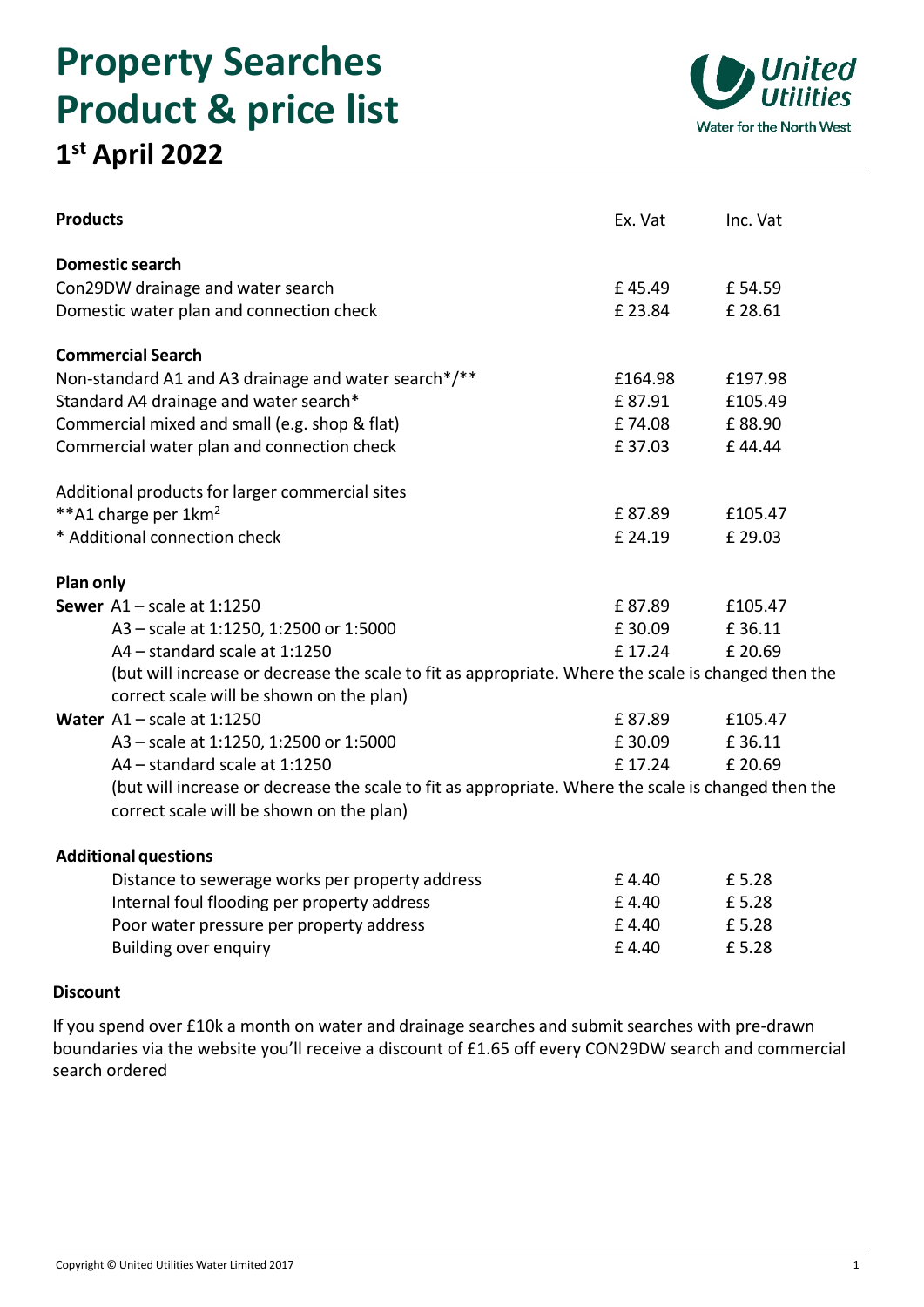# **Property Searches Product overview 1 st April 2022**

## **Domestic Con29DW Searches**

A residential property is defined as a single dwelling-house together with any associated land, e.g. a garden that is, or is meant to be sold with the dwelling. A dwelling house means a building or part of a building intended to be occupied as a separate dwelling. The definition includes homes that are not yet built and new homes being sold off plan.

## **Exceptions:**

- Mixed sales of a building or area of land used for non-residential purposes
- Shop on one floor and a flat above
- Dual use of a dwelling house
- Farms sold with agricultural land and/or buildings
- Block of flats, a group of holiday homes or an entire new development

#### **Commercial Searches**

Non Standard Commercial A1 Sewer and A3 Water Plans (to scale) Standard Commercial Search A4 Water and Sewer Plans (not to scale)

For commercial properties, our commercial drainage and water searches include nearly everything that the residential CON29DW offers, such as whether the property is connected to United Utilities' water and sewerage services (just not how it is charged), hardness of the water, location of our water pipes and sewers, details of United Utilities' easements, wayleaves and trade effluent consents

Cover and invert levels are included where available on A1 sewer plans

This search is ideal for:-

- Commercial (working) farms with large area of land
- Single commercial unit, shop etc.
- Plot of land up to 1km<sup>2</sup> with a single building or no building

For any search requests that do not require connections, please specify "land" in the search address and we will complete the search based on the land within the boundary provided. Once a search has been completed based on the land we are unable to revise the report. If connection details are later required, you will need to resubmit the search. This will prevent any delays and unwanted contacts when trying to confirm the connection details you require.

#### **Additional connection checks(per unit/flat/shop)**

Can be provided as part of the standard or non- standard commercial searches, (not mixed and small) for industrial units, flats or shopping centres.

Please note when placing the order only select addresses for connection checks that are different to the main address that you are searching on. You will be charged extra for each connection check so it should be different to the main search address.